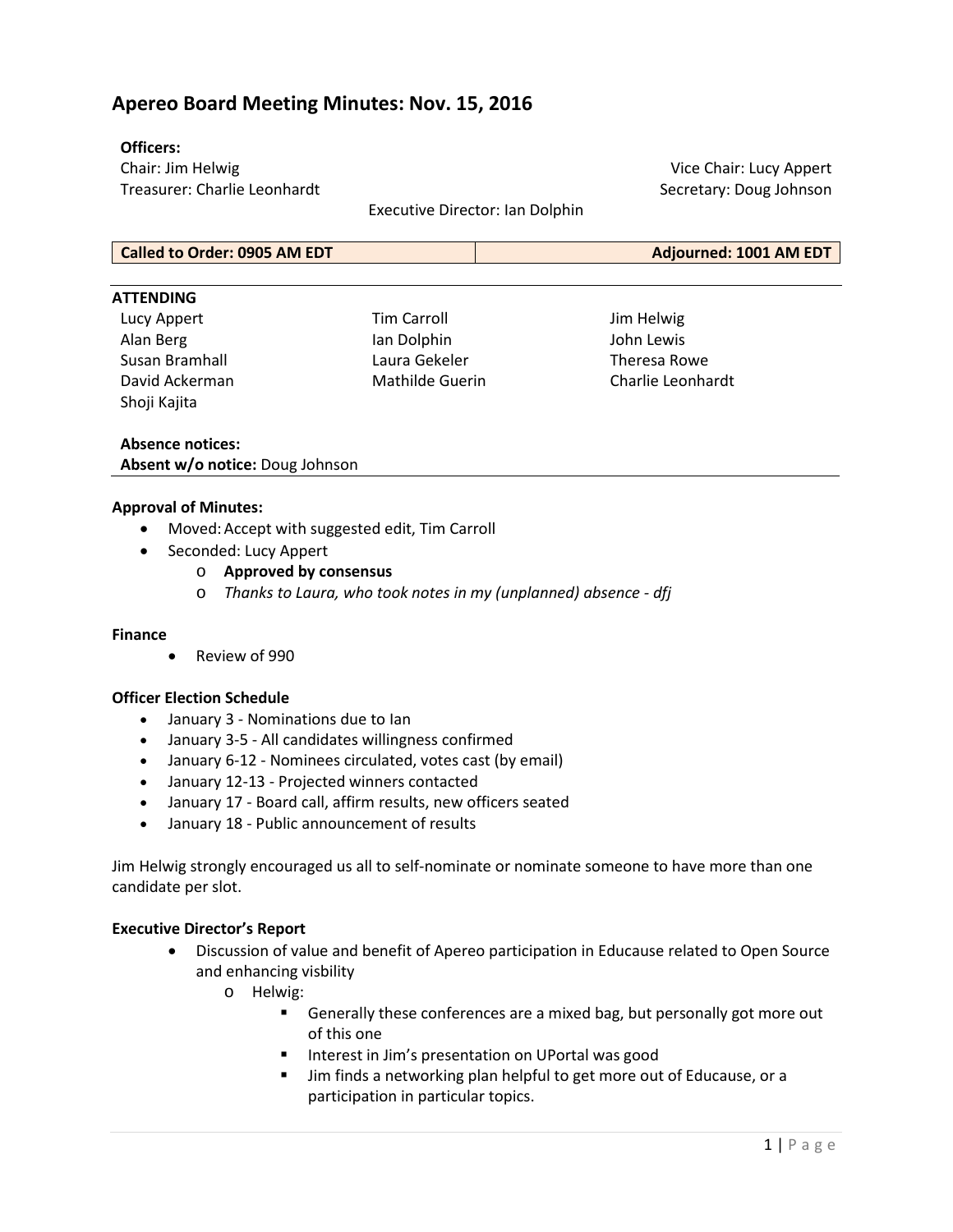- Has it become a higher ed junket? A round of receptions rather than quality presentations?
- Proposals now seem to be judged more on interaction; previously proposals would have a better chance of acceptance if joint institutions put them forth.
- We should have a presence at Educause, but we should also continue to be visible throughout the year
- Attended Preconference ITANA architects workshop first time and found it beneficial. Oakland participant, says Rowe, also found it extremely valuable. Techies talking to techies designing approaches.
- o Kajita
	- Felt this year's conference program was the best one ever;
- o Ackerman:
	- Apereo Booth would be good except that their value is not commensurate with the cost
- o Dolphin:
	- **Poster session Patrick & Ian did only garnered about 12 conversations;** arrangement of posters was not conducive to conversations
	- We should focus on getting representation on the program
	- Apereo conference proposals will be due well in advance of those required by Educause; perhaps we should encourage proposers also to submit to Educause, even to the point of helping fund (Rowe and Kajita expressed approval).
- o Rowe:
	- Vendor/exhibition floor seems to be entirely about individual companies,
	- Formerly there was more interaction apart from vendor pitches,
	- In the past CIOs could consciously choose open source and seek out open as a strategy
	- Updunteered to be on the conference committee for Chicago this year
	- Value she finds is to be in the room with tech people depending on the topic
	- **The Apereo Conference is an event where tech people can go to meet tech** people, this is an opportunity to market
	- Contact the editor of Educause Review to discover what their upcoming issue themes are and write for their theme
- o Appert:
	- Her institution is actually against going to Educause
	- **There are invisible structures which are hard to navigate when putting forth** presentation proposals
	- **E** Educause applications for proposals are difficult to wade through
- o Lewis:
	- Proposals have to be in+/- 9 months before the conference so you never know what the actual state of the thing you are proposing will be by then
- o Berg:
	- Volunteered for learning analytics proposal(s) at both Apereo and Educause

# • **Other Elements of ED Report**

- o We need add'l incubation mentor volunteers (other projects in the pipeline)
- o OpenCast membership in Apereo in discussion, perhaps a joint membership of 25 OpenCast using European institutions.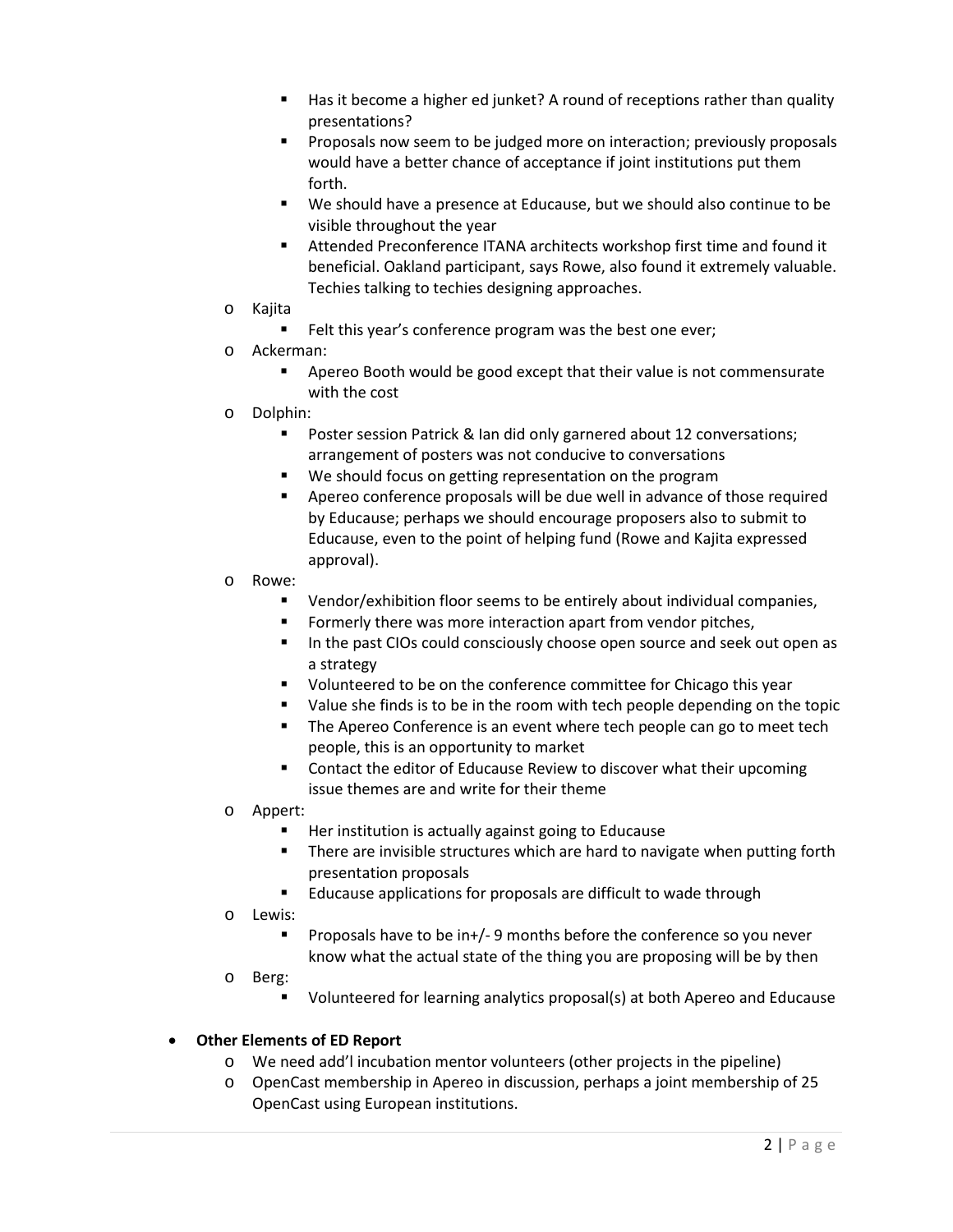- o Advocacy, outreach and membership are inter-related topics. An idea of reaching out to new folks in the profession is a strong one we need to develop and delve into.
	- Berg Spanish & French communities might be helpful for incubating projects; Dolphin: ESUP has a different process than Apereo for bringing on projects, which presents some challenges.

## **Adjournment:**

- *Approved by consensus*
- Meeting adjourned at 10:00 (EDST)

# **Information Items**

## **Upcoming Events**

• **Analytics Webinar - xAPI and Caliper** Anthony Whyte (U Mich and IMS Caliper lead) and Aaron Silver (DISC - the new agency charge with xAPI conformance testing by the ADL) will be providing a webinar on the two learning analytics standards. Details at

<https://www.apereo.org/content/xapi-and-imsglobal-caliper-analytics-webinar>

- **Sakai Virtual Conference:** Nov. 2nd
- **ESUP-Apereo Paris:** February (?), 2017
- **Opencast and Sakai (S2U) Valencia:** March, 2017
- **"Year of Open" 2017**
- **Open Apereo/Open Summit 2017**: June 4 8, 2017. Philadelphia, PA, USA
- **Apereo Webinars**:<https://www.apereo.org/content/apereo-events>
- **More events** will be listed at <https://www.apereo.org/events>